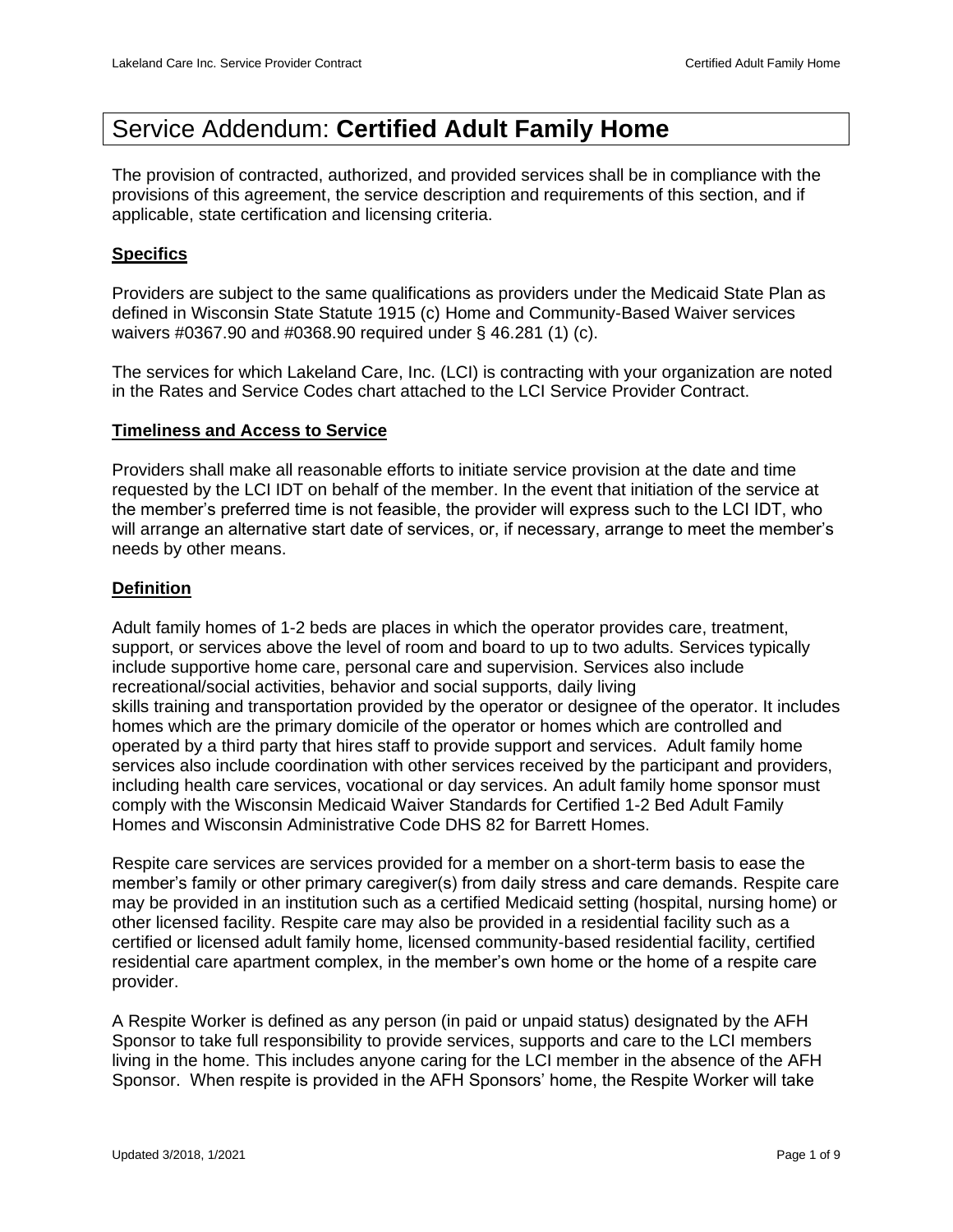full responsibility for the operations of the adult family home when the AFH Sponsor is temporarily unavailable.

For providers of respite service: 1-2 bed adult family homes must comply with the Wisconsin Medicaid Waiver Standards for 1-2 Bed Adult Family Homes and Wisconsin Administrative Code DHS 82 for Barrett Homes. If a Certified Adult Family Home chooses to provide respite services, the AFH is responsible for any documentation and tracking associated with respite service limitations, including the annual limit on provision of respite days, and limitations on number of members receiving service at any time, as well as the required notification of existing residents and/or legal decision-makers in the event of an AFH providing respite in these members' homes.

# **Standards, Training, and Competency**

Providers of services shall meet the standards of this agreement, and if applicable, agrees to retain certification in good standing during contract period.

Provider shall ensure that staff providing care to members are adequately trained and proficient in both the skills they are providing and in the needs of the member(s) receiving the services.

Training of staff providing services shall include:

- 1. Provider agency recording and reporting requirements for documentation, critical incident reporting, and other information and procedures necessary for the staff to ensure the health and safety of member(s) receiving supports
- 2. Training on the needs of the target group for the member(s) served under this agreement
- 3. Training on the provision of the services being provided
- 4. Training on the needs, strengths, and preferences of the individual(s) being served
- 5. Training on rights and confidentiality of individuals supported
- 6. Information and provider procedure for adherence to the LCI policies below:
	- a. Incident Management System
	- b. Restraint and Seclusion Policy and Procedure
	- c. Communication Expectations
	- d. Unplanned use of Restrictive Measure
	- e. Confidentiality

Provider shall ensure competency of individual employees performing services to the LCI members. Competency shall include assurance of the general skills and abilities necessary to perform assigned tasks.

#### **Staff to Member Ratio**

Provider's staff to member ratio shall be in accordance with state licensure and certification requirements as expressed by ordinance, state and federal rules and regulations applicable to the services covered by this contract. Provider shall be adequately staffed to meet the needs of members as defined in their assessments and individual service plans.

# **Staffing Assignment and Turnover**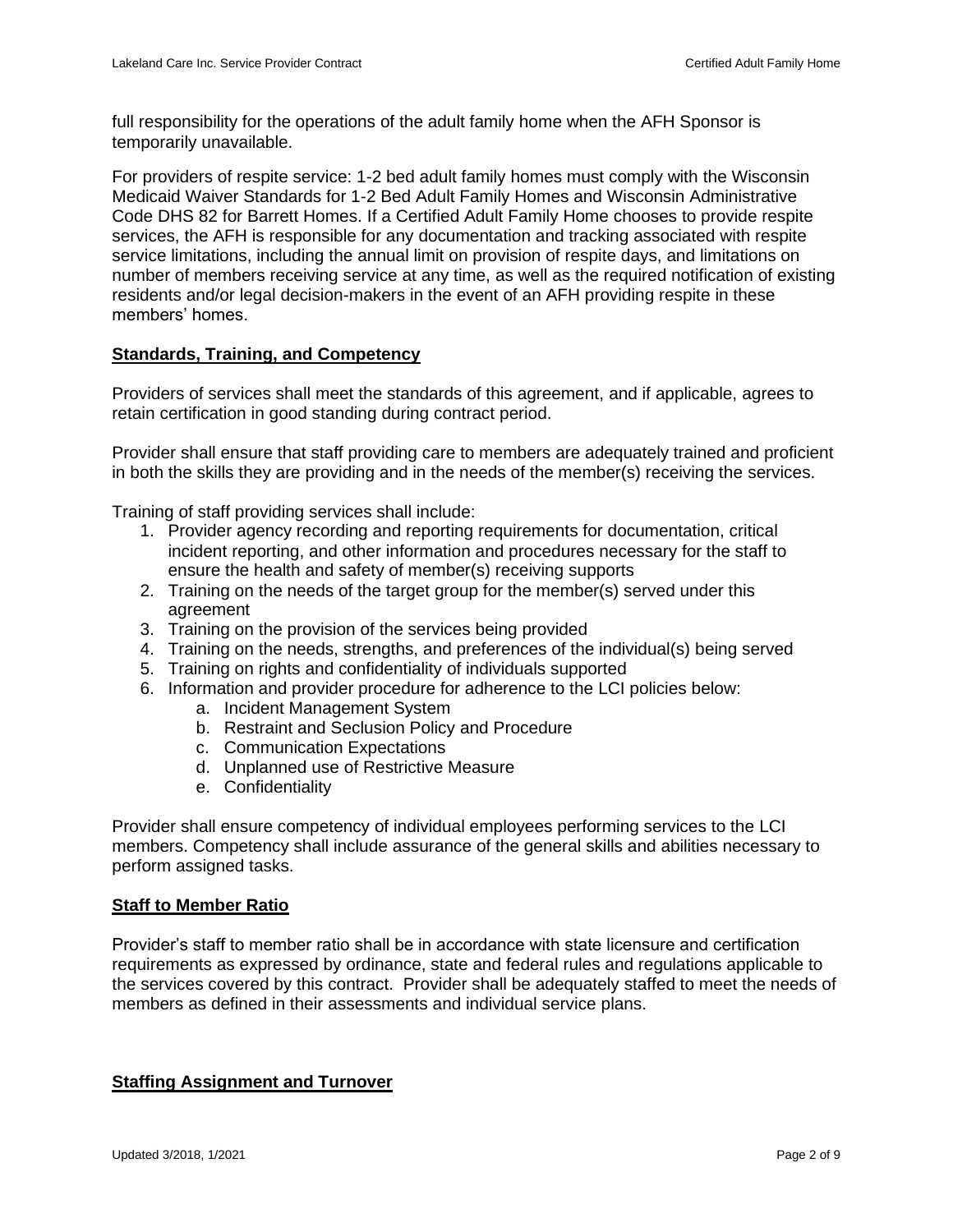The provision of successful services is attributable in large part to the strength of the relationship between a member and the staff directly providing the service. Given this contributory factor, provider agrees to make every effort to match and retain direct care staff under this agreement in a manner that optimizes consistency.

In order to establish and preserve this relationship, providers must take specific precautions to establish and monitor these services. Providers must have a process in place for:

- 1. Members to provide feedback on their experience with the employees performing these tasks and respond when appropriate.
- 2. Written information indicating who within the organization to contact with concerns, or questions related to the provision of services or direct care staff.
- 3. Provider will forward documentation and/or feedback to the IDT staff to allow members to express concerns to individuals other than the individual who performs the task.

Changes in staff assignments to specific members and within the organization are at the discretion of the provider. Provider agrees to take member requests for specific staff into consideration when assigning or reassigning staff to specific members and will notify the LCI IDT staff in their reporting of any changes to staff providing services.

#### **Collaboration and Coordination of Care**

Through the use of the Resource Allocation Decision method (RAD), the LCI IDT staff shall assess the member's needs and outcomes to determine the amount of services to be authorized. The LCI IDT staff shall exchange pertinent information with the provider at the time the referral is made to assure all health and safety needs are provided during the services. This information exchange shall include the assessed needs and amount of authorized units as it relates to services.

All aspects of services shall be discussed between the LCI IDT staff, member or legal representative, and provider to ensure proper collaboration.

Through the use of the RAD, the LCI IDT staff shall assess the member's needs and outcomes to determine the necessity of Adult Family Home (AFH) placement. Prior to admitting a member into a facility:

- 1. The IDT will make a referral to the facility for an assessment. At this time the IDT staff will share any information, assessment data and/or historical data to assist the facility with their assessment and development of their care plan; the IDT staff will inform the facility of specific health and safety needs to be addressed.
- 2. The AFH Individual Service Plan (ISP) must be reviewed and completed prior to authorization and member moving.
- 3. Within 30 days of admission into the facility, the IDT staff will meet with the member and legal representative (if applicable) and facility manager to review the care plan and any updates.

Note: There maybe instances of expedited admission in which case LCI IDT staff would not be able to share the information, assessment data and/or historical data, the specific health and safety needs before admission. The LCI IDT staff will provide this pertinent information within three business days to the facility.

Managing routine care as well as emergencies of members: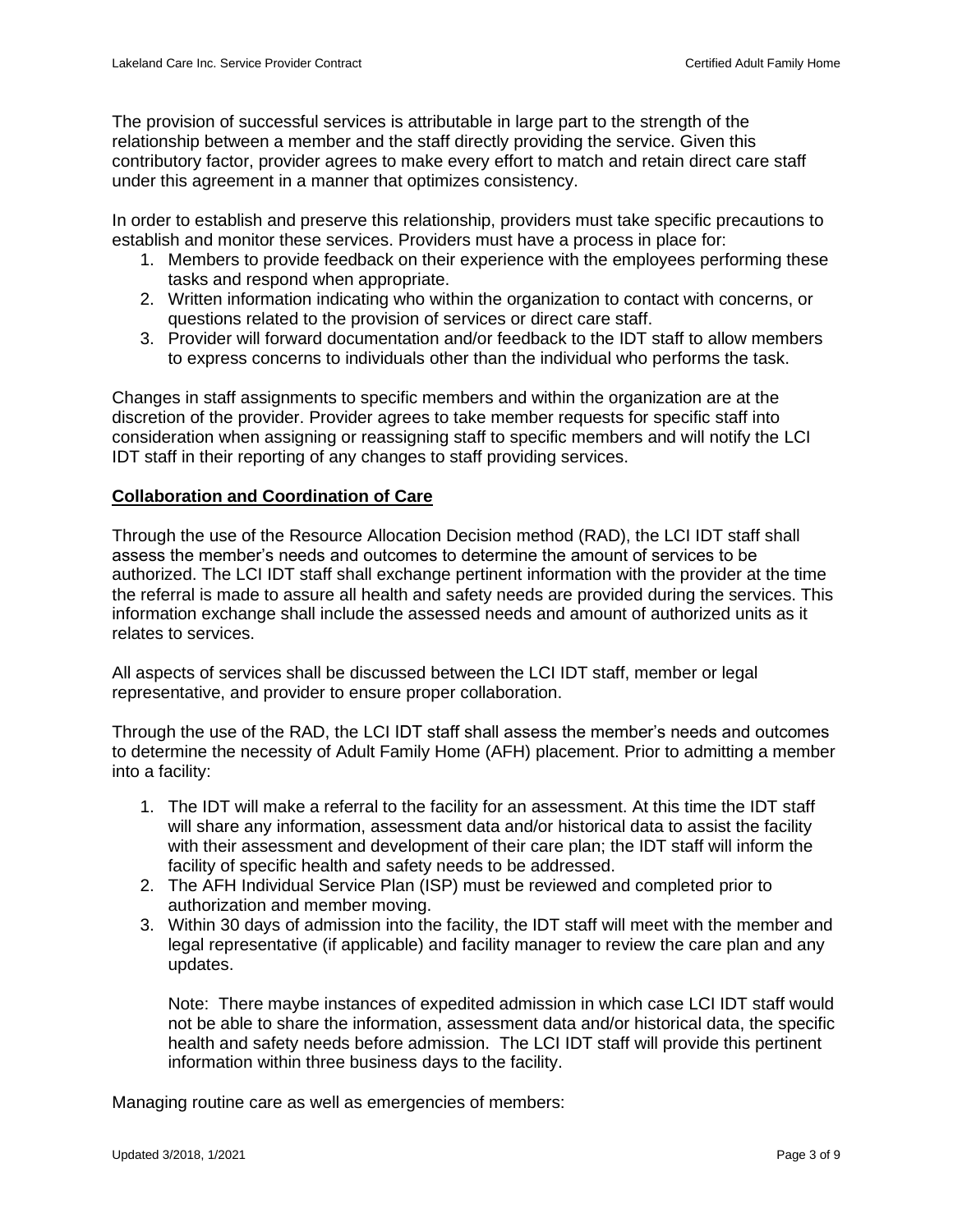- 1. AFH providers will inform the IDT staff of *any member circumstance that would warrant family or physician notification* including the following:
	- Changes in:
		- Condition (medical, behavioral, mental)
		- Medications, treatments, or Physician order
	- Incidents of:
		- Falls (with or without injury)
		- Urgent Care, Emergency Room or Hospitalization
		- Death: anticipated or unexpected
		- Any other circumstances warranting the completion of a facility incident or event report
		- Elopement
		- Unplanned use of restrictive measures
- 2. Communication/Coordination AFH providers will collaborate with IDT staff regarding:
	- Initial and 6-month ISP meetings
	- Medical and other appointments, or need for specialist or ancillary service provider
	- Medical Equipment or Supplies
	- Transition difficulty, potential termination
- 3. AFH Providers will report to the Network Relations Team any significant changes including but not limited to the following:
	- Plans to relocate to a new home
	- Change in the number of household members either moving into or out of the home.
	- Change in employment or financial status of all household family members
	- Change in legal status of all household family members
	- Substantial change in health status of all household family members.
- 4. Owner-occupied AFH Sponsors will follow the Respite Worker Procedure for any paid or unpaid person who provides care to LCI members in the absence of the AFH Sponsor. This includes completing the following:
	- Respite Worker Checklist
	- Respite Worker Expectations and Quality of Care
	- Submitting the Background Information Disclosure Forms to LCI for all Respite Workers for approval
	- Completing the Respite Worker Home Checklist when the LCI member will be staying in the Respite Worker's home that is not an AFH certified by LCI
	- Providing training to all Respite Workers about the care needs of the LCI members living in the AFH
- 5. As a paid caregiver, AFH Sponsors receive a daily rate based upon the member's needs. Reimbursement toward respite care is included in the daily rate for owneroccupied AFHs. AFH sponsors are responsible to pay their own Respite Workers, who are recruited and trained by the AFH Sponsor. The AFH Sponsors must report to LCI IDT when respite care workers are being utilized.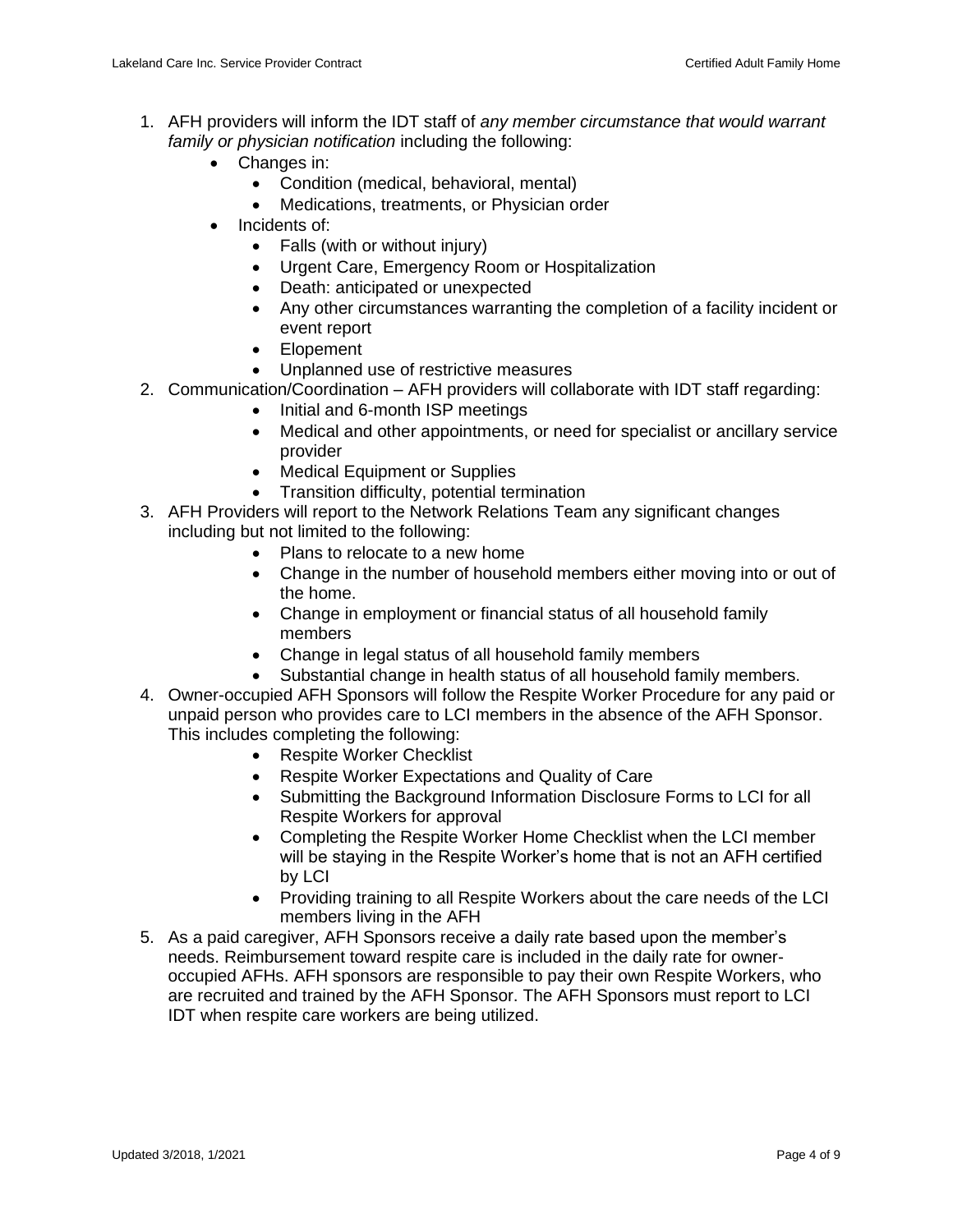#### **Documentation**

Providers shall comply with documentation as required by this agreement; *and if applicable*, state licensure and certification requirements as expressed by ordinance, state and federal rules and regulations applicable to the services covered by this contract. Provider maintains and submits to the LCI IDT staff the following service-related documentation:

- 1. A copy of all incident reports within 3 days of incident.
- 2. A copy of Member Health Screening & Medication Authorization form and if applicable, medical service notes within one week of service.
- 3. Monthly Summary for each LCI member
- 4. Maintain the following documents in the LCI Member Binder:
	- a. Member Information Sheet;
	- b. Admission and Rate Agreement;
	- c. Medication Log, if the AFH sponsor administers medications;
	- d. Copy of LCI Member Health Screening & Medication Authorization form;
	- e. Authorization to Control Emergency Medical Treatment;
	- f. AFH ISP;
	- g. Monthly Financial Ledger when authorized on the Annual Admissions and Rate Agreement;
		- i. Per Wisconsin Medicaid Waiver Standards for Certified 1-2 Bed Adult Family Homes Article XI, section C, the Adult Family Home Sponsor cannot manage more than \$200 of the member's money at any one time. If the balance reaches the \$200 limit the Sponsor must contact the member's Legal Representative or Rep. Payee and IDT staff. The Sponsor is responsible to keep a Financial Ledger for review of the cash flow and current balance. The Member's personal allowance must be kept separate from the finances of the Adult Family Home Sponsor.
		- ii. AFH Sponsor should attach all receipts to the Monthly Financial Ledger.
		- iii. AFH Sponsor should submit to LCI monthly a copy of the Monthly Financial Ledger. If requested from the LCI members' guardian, the AFH Sponsor should provide a copy of the Monthly Financial Ledger.
	- h. The AFH shall keep the member's funds separate from those of the AFH sponsor family and any other AFH resident.
	- i. Medication Logs required when Authorization to Control Medications by the AFH Sponsor is ordered by physician;
	- j. Copy of all Medical Service Notes and/or Visit Overview from physician's office;
	- k. Additional documents as determined necessary to assess the provision of appropriate services to the LCI Member.
- 5. Maintain the following documents in the LCI Sponsor Binder:
	- a. Fire Evacuation Drill & Smoke/CO2 Log
		- b. Training Log
		- c. Program Statement
		- d. Respite Worker information

# **Billable Units**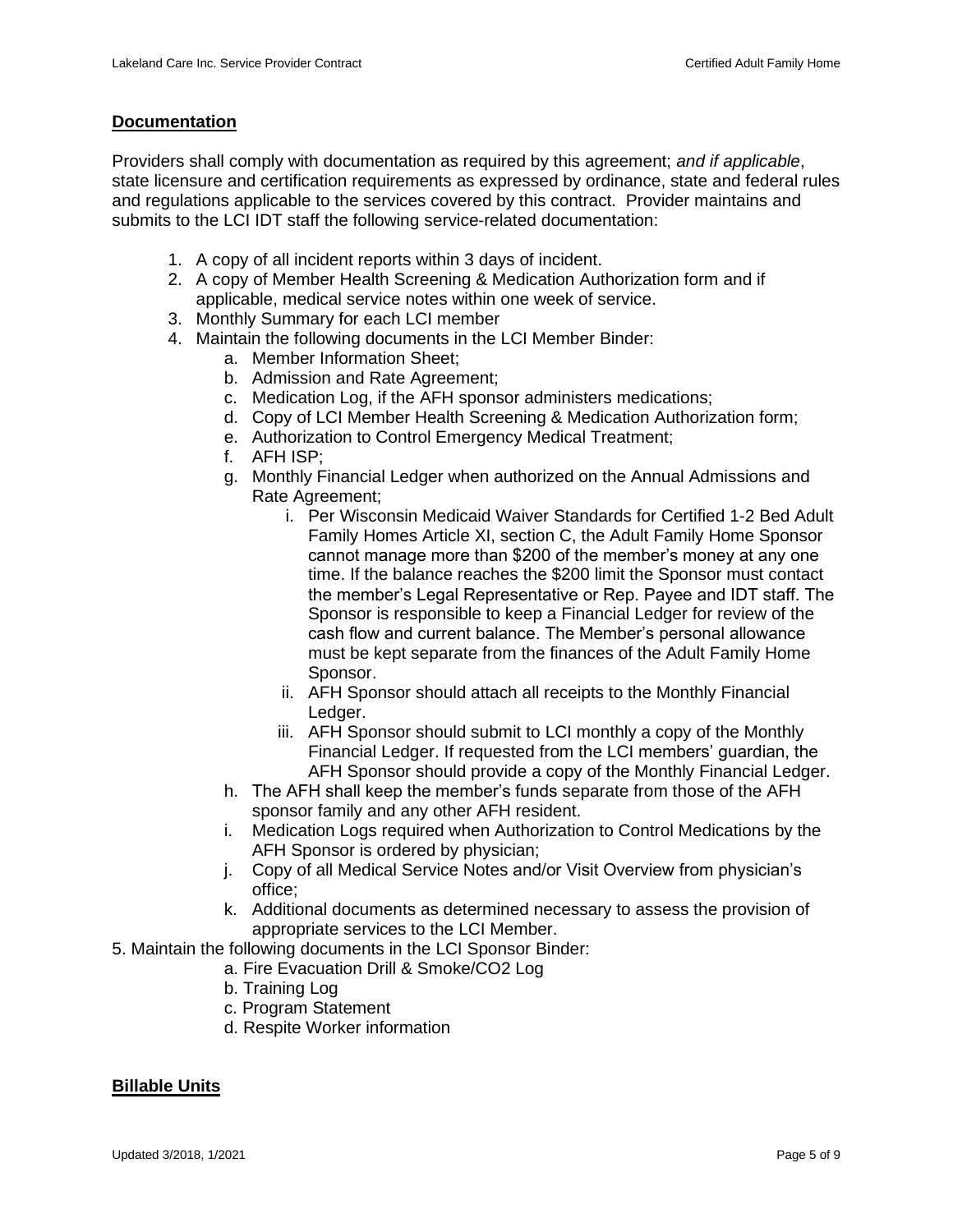Provider rates for provision of services will incorporate all administrative and business functions related to the provision of service. Contracted rates include the provision of administrative functions necessary for services and are not billable beyond units provided to each authorized member.

Providers should reference the Rates and Service Codes chart of the agreement for contract units and rates.

Providers should use increments as listed in the Rates and Service Codes Chart to bill LCI up to the authorized number of units for the member. Providers can only bill for services rendered to the member. Provider will refund LCI the total amount of any/all units billed without services rendered to the LCI member.

Providers are required to provide for all identified care needs during the provision of services and are specifically prohibited from billing fraudulently for additional services during the provision of these services.

Family Care services administered by LCI are funded by state and federal tax dollars though the Medical Assistance program. As a publicly-funded system, LCI strives to maintain the integrity of the program by ensuring that all services are billed as authorized by LCI, and as rendered to members. LCI ensures this protection, by regularly conducting random reviews of claims submitted by its contracted providers. LCI reserves the right to request verification documentation from providers. This could include but is not limited to providers' case notes, files, documentation and records.

#### **Additional Considerations:**

- Services will be provided as identified and authorized by the LCI IDT staff.
- Providers may not limit or deny any LCI member services due to dissatisfaction with their LCI contracted rate.
- LCI pre-authorizes all of its services. If provider bills for more units than authorized without prior authorization, these services may be denied.
- In the case that a LCI member cancels service, the provider must contact the LCI IDT staff. Services cancelled will not necessarily be rescheduled and should not be assumed by the provider.
- Provider can bill LCI for any day that they provide a service to the member, even if the member does not sleep in the facility that night.
- Provider cannot bill LCI for the following circumstances:
	- $\circ$  When a member is discharged from the setting at the provider's request
	- o A member elects to move to a different setting
	- o A member goes on vacation
	- o A member attends a camp
	- o A member dis-enrolls from LCI
	- $\circ$  The death of member

#### **Bed Hold Policy:**

• The LCI/Provider contract with residential providers allows for payment of up to 14 days to hold a member's bed. This payment is to ensure the availability of the member's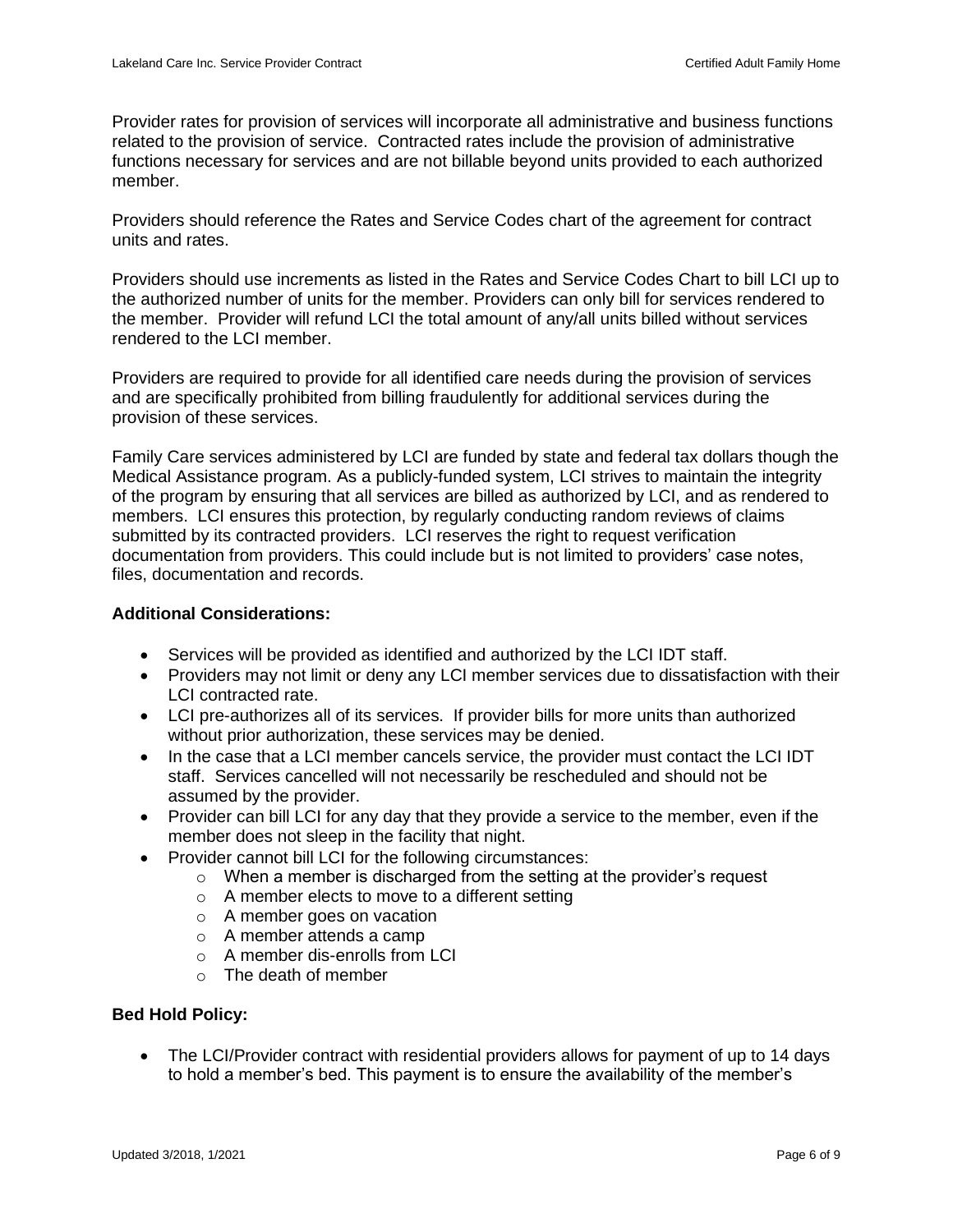primary residence after their temporary absence. Payments are for the explicit purpose of holding the bed for the absent member who is anticipated to return to the facility.

- Bed hold payments will not be made if the member is not expected to return to the facility. Examples of situations when a bed hold payment would not be warranted include when a member is discharged from the setting at the provider's request, a member elects to move to a different facility, a member disenrolls, or the member dies.
- Bed hold charges will be paid per the LCI Provider services contract only when there is agreement on the part of LCI and the provider that the member is expected to return to their current room.
- Bed hold days will begin on the first day following the day the member last slept in the original facility. For example, the member last slept at the original facility on Sunday night, November 14<sup>th</sup>. The Bed Hold would begin for that member on Monday, November 15<sup>th</sup>.
- If a request for bed hold payment exceeds 14 days, the following criteria will be followed:
	- $\circ$  In cases where the IDT staff, IDT staff Supervisor and the provider concur that a continued bed hold is the only practical means to ensure the member's long-term care outcome, a bed hold payment beyond 14 days may be negotiated.

# **Rates**

Residential rates will be for a period of not less than one year, unless there is mutual agreement to a shorter term. Residential services subcontracts or amendments shall be based on the Lakeland Care acuity-based rate setting model unless otherwise specified.

Rates may be changed:

- 1. Anytime, through mutual agreement of the MCO and provider.
- 2. When a member's change in condition warrants a change in the acuity-based rate setting model.
- 3. When a rate has been in effect for at least twelve (12) months, and a change is proposed for an individual member or facility:
	- a. The MCO must provide a sixty-day written notice to the provider prior to implementation of the new rate.
	- b. The rate change may apply to the entire contract or to specific rates within the contract, but only on a prospective basis.
	- c. Rates which are reduced using sub. 3. are protected from additional decreases during the subsequent twelve (12) month period.
	- d. When changes occur when members or residents move in or out of an AFH, the rate will be effective the date of the move.

Contracted daily rates for owner occupied Adult Family Homes are based upon each individual member's needs as assessed and measured by LCI.

# **Scope of Services**

A contract for community residential services with LCI incorporates the services and supports listed below. This list is not all encompassing, but a listing of general categories and examples of costs typically incurred in each category. Community substitute care settings include the following items and supports: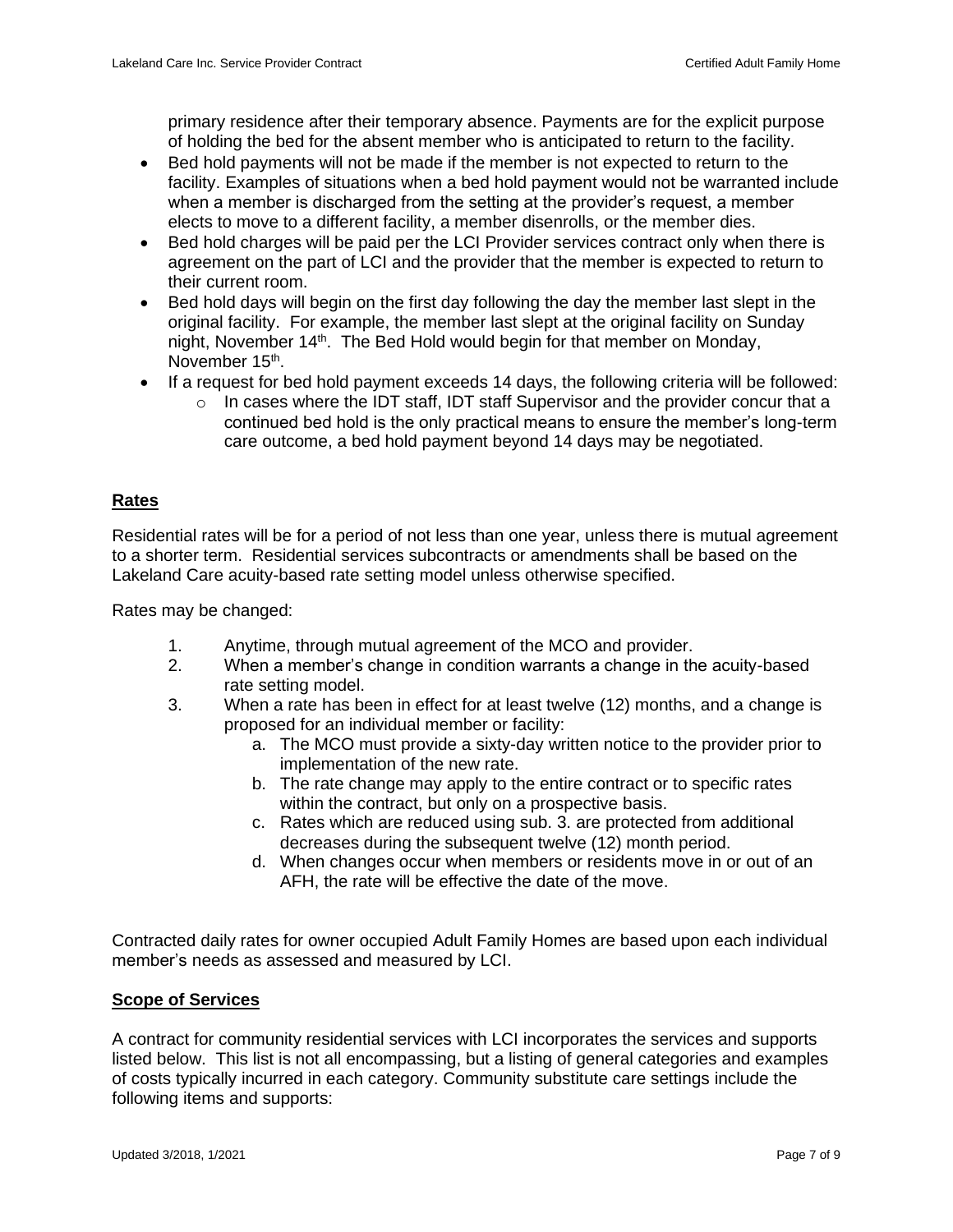# **Physical Environment**

- 1. Physical Space sleeping accommodations in compliance with facility regulations including, access to all areas of facility and grounds.
- 2. Furnishing all common area furnishings and bedroom furnishings including all of the following: bed, mattress with pad, pillows, bedspreads, blankets, sheets, pillowcases, towels and washcloths, window coverings, floor coverings.
- 3. Equipment All equipment that becomes a permanent part of the facility (Examples: all lifts, grab bars, ramps and other accessibility modifications, alarms, pull-stations and/or call lights). Equipment such as fall alarms, bed alarms, Hoyer lifts, Sit-to-Stand lifts (which are to be purchased by the provider and remain the property of the provider). Exceptions may be made for lifts and alarms for owner occupied Adult Family Homes per the discretion of the IDT staff through the RAD process.
- 4. Housekeeping services including laundry services, household cleaning supplies, and bathroom toilet paper and paper towels.
- 5. Building Maintenance including interior and exterior structure integrity and upkeep, pest control, and garbage and refuse disposal
- 6. Grounds Maintenance including lawn, shrub, and plant maintenance, snow and ice removal.
- 7. Building Protective Equipment carpet pads, wall protectors, baseboard protectors, etc.
- 8. Building Support Systems including heating, cooling, air purifier, water and electrical systems installation, maintenance and utilization costs.
- 9. Fire and Safety Systems including installation, inspection and maintenance costs.
- 10. Food 3 meals plus snacks, including any special dietary accommodations, supplements, thickeners and consideration for individual preferences, cultural or religious customs of the individual resident.
	- a. Enteral feedings (tube feedings) are excluded from this requirement and are the responsibility of LCI. Providers cannot accept payment for board when members are receiving all nutrition via enteral feedings (tube feedings).
- 11. Telephone and Media Access access to make and receive calls and acquisition of information and news (e.g. television, newspaper, internet)

# **Program Services**

- 1. Supervision adequate qualified staff to meet the scheduled and unscheduled needs of members.
- 2. Personal Care, Assistance with Activities of Daily Living and Daily Living Skills Training.
- 3. Activities, Socialization and Access to Community Activities including facility leisure activities, Community activities information and assistance with accessing, and assistance with socialization with family and other social contacts. Members' preferences shall be taken into consideration.
- 4. Health Monitoring including coordination of medical appointments and accompanying members to medical service when necessary.
- 5. Medication Management including managing or administering medications and the cost associated with delivery, storage, packaging, documenting and regimen review. (The cost of bubble packaging, pre drawn syringes, etc. costs are part of MA and/or Medicare Part D benefit and not billable to members or cost that can be incurred by other funding sources).
- 6. Behavior Management, including participation with the MCO in the development and implementation of Behavioral Treatment Plans and Behavioral Intervention Plans.